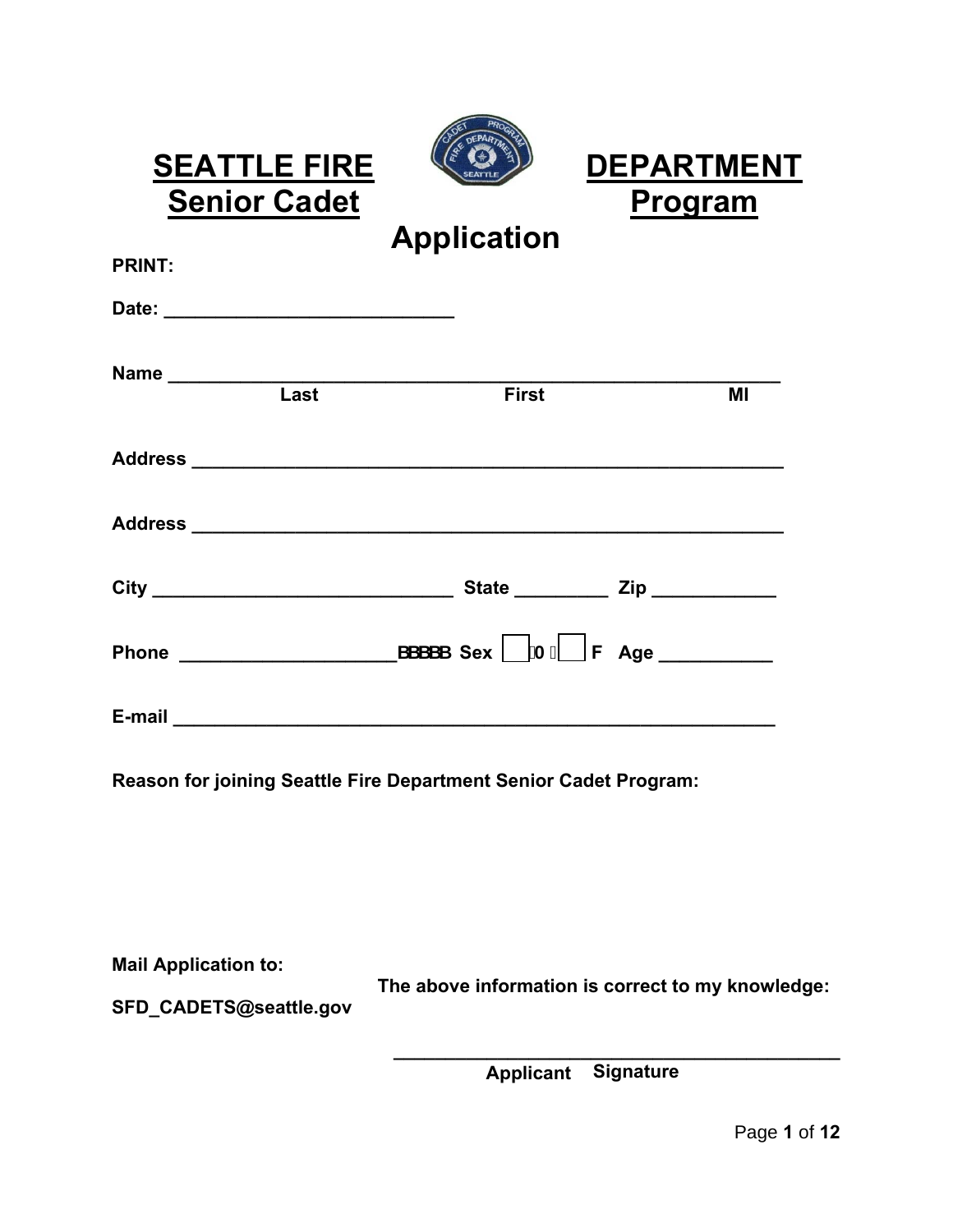What does teamwork mean to you?

How do you deal with stress?

What do you do for physical fitness and how many times a week do you workout?

What are your greatest strengths and weaknesses?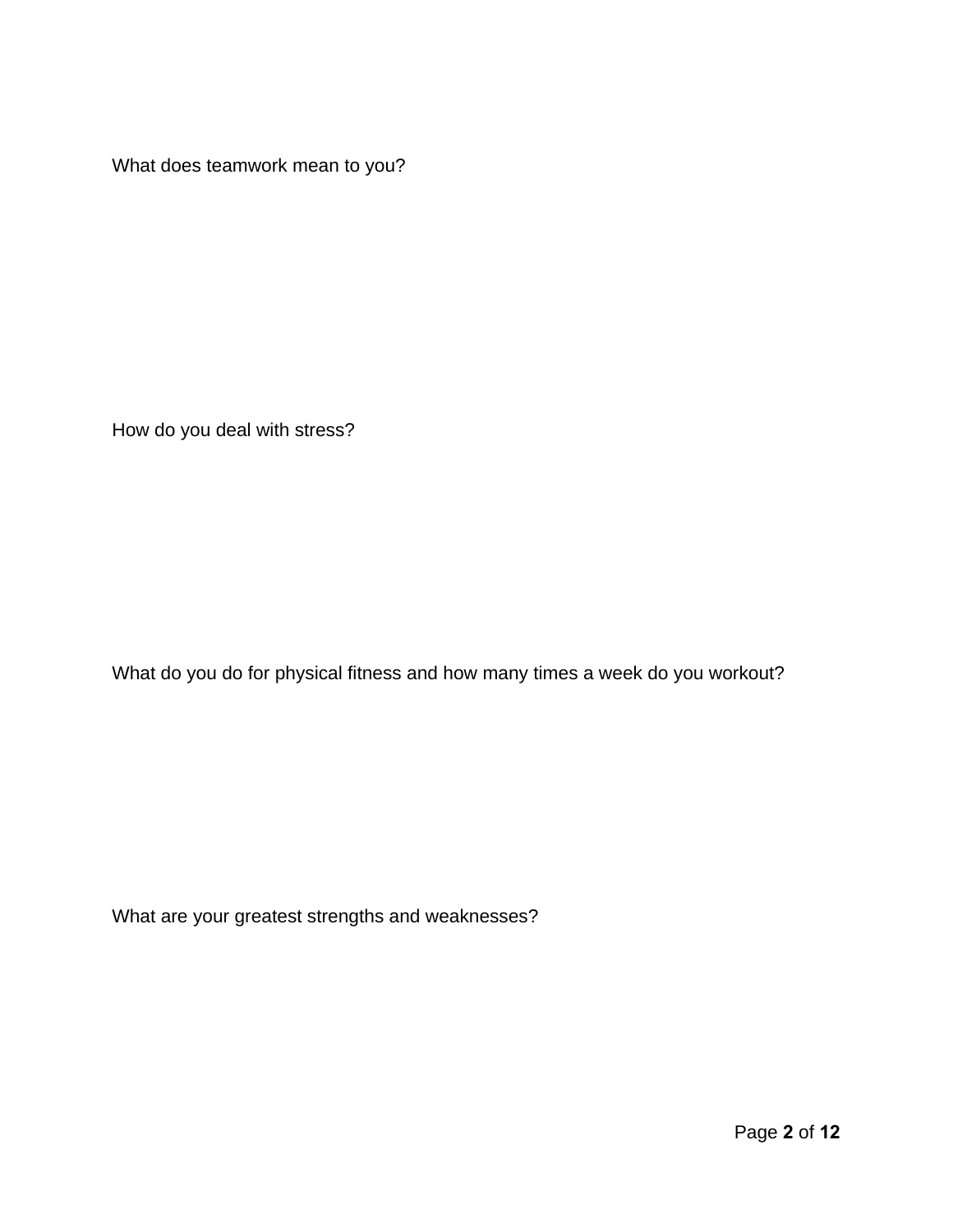# **SEATTLE FIRE DEPARTMENT CADET PROGRAM PERMISSION TO CONDUCT A RECORDS CHECK**

As an applicant for the Seattle Fire Department Cadet Program, I hereby authorize the Seattle Fire Department to conduct a criminal history records check, including convictions, pending charges and outstanding warrants. I understand that this criminal history check is being conducted due to the nature of the training given at the Seattle Fire Department Cadet Program.

I understand that all available criminal records will be checked and that the information will be used in determining eligibility of applicants for the Cadet Program. All information is to remain confidential as required by Washington and federal statutes.

Signature of Applicant Date Date

### **REQUIREMENT:**

List all personal, public internet web sites and e-mail addresses that you (applicant) have (i.e. MySpace, Face book, Twitter, Yahoo, Hotmail, etc.) below.

List all Fire Service, Fire Department, Fire Cadet Programs, Fire Explorer Programs, and Fire Science Programs affiliations you presently have or have had and list the general contact information (Phone numbers, e-mail addresses, etc.) with such organizations.

Please Print: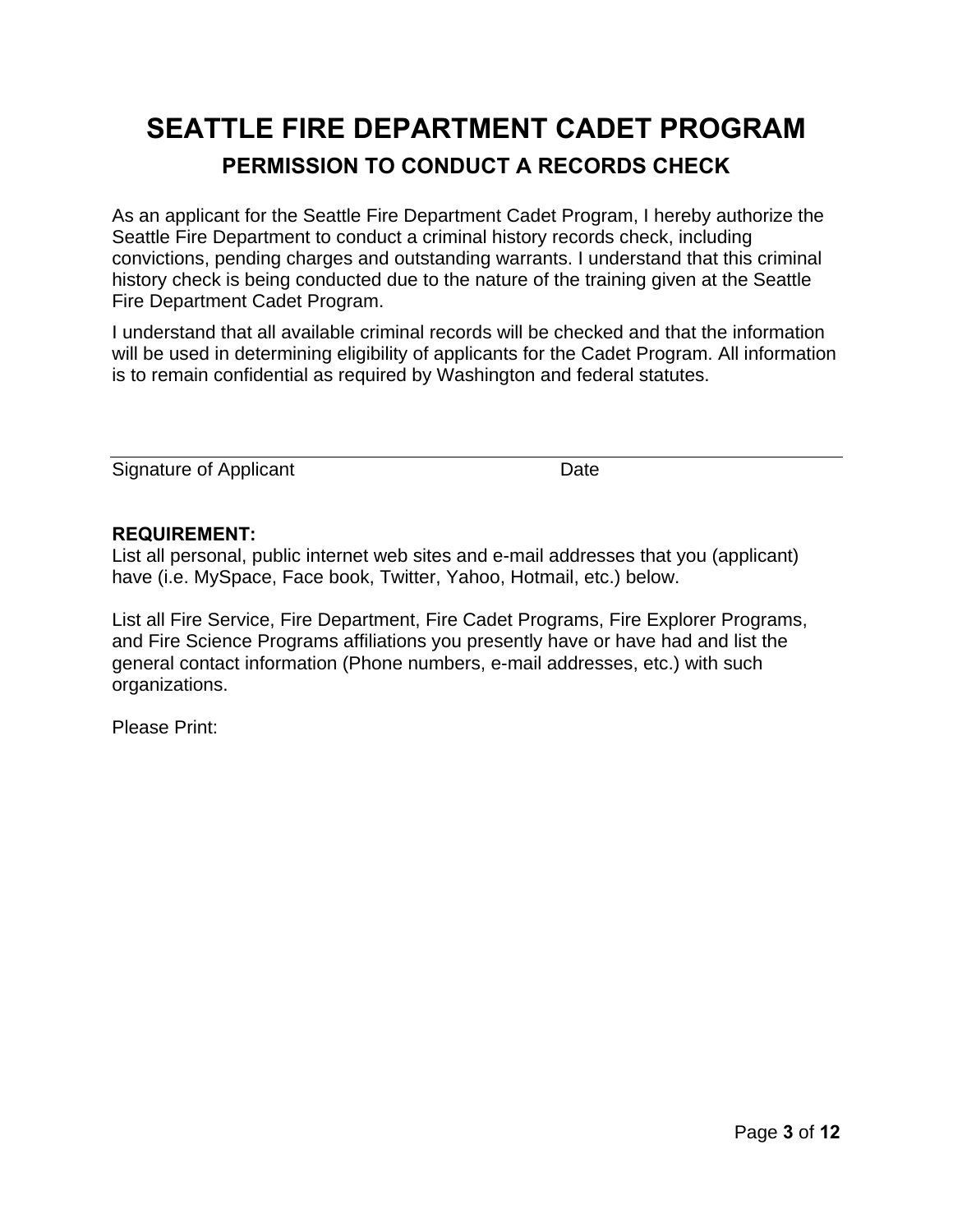

# **SEATTLE FIRE (COUP)** DEPARTMENT SENIOR CADET PROGRAM

# **PHYSICIAN FORM**

(Confidential Information)

(Applicant Name) \_\_\_\_\_\_\_\_\_\_\_\_\_\_\_\_\_\_\_\_\_\_\_\_\_\_\_\_\_\_\_\_\_\_\_\_ is applying for training in basic fire fighting skills and operations. Your opinion of the applicant's medical fitness for basic fire fighting training and operations is requested. There are guidelines attached for your information and reference.

I have read the "Guidelines for Physical Examination" attached to this document.

\_\_\_\_\_\_\_\_\_\_\_\_\_\_\_\_\_\_\_\_\_\_\_\_\_\_\_\_\_\_\_\_\_\_\_\_\_\_\_\_\_ (Physician Signature)

## **PHYSICIAN'S STATEMENT**

- **CAN** perform the essential tasks of basic fire fighting skills and operations described on a reasonably continuous, full time basis as of \_\_\_\_\_\_\_\_\_\_\_\_\_\_\_\_\_\_\_\_(date).
- **CAN** perform the essential tasks of the job described on a reasonably continuous basis with the following temporary restrictions as of \_\_\_\_\_\_\_\_\_\_\_\_\_\_\_\_\_\_\_\_ (date) for \_\_\_\_\_\_\_\_\_\_\_\_\_\_\_\_\_\_\_\_\_\_\_\_\_.
- **CANNOT**  $\Box$  at this time  $\Box$  ever perform the essential tasks of basic fire fighting skills and operations described on a reasonably continuous basis for the following objective medical reasons:

COMMENTS:

| <b>PHYSICIAN'S SIGNATURE</b> | <b>DATE</b> |
|------------------------------|-------------|
| PHYSICIAN'S PRINTED NAME     |             |
|                              |             |
| Address                      |             |
| Phone (<br>$\mathbf{I}$      | E-mail      |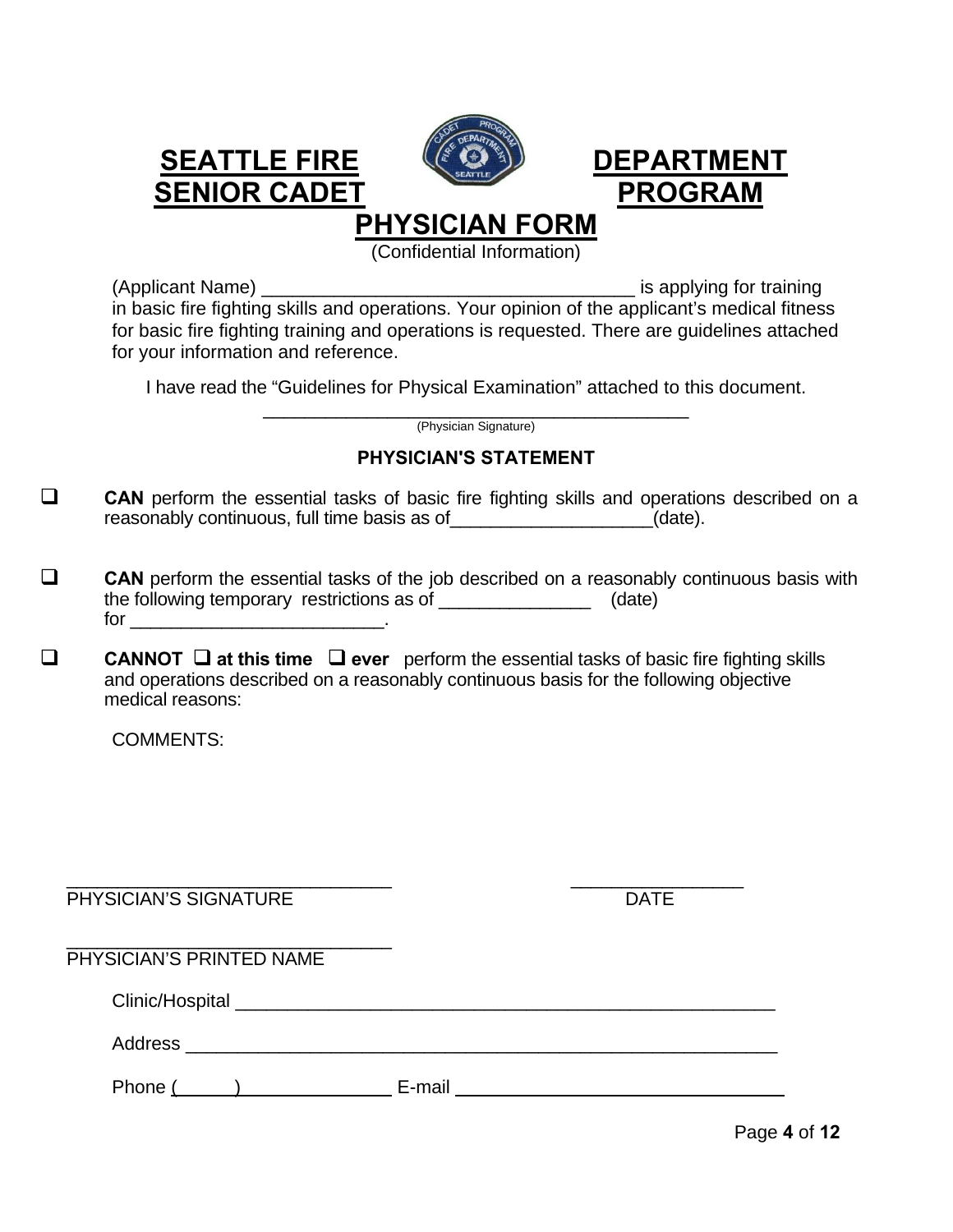# **SEATTLE FIRE DEPARTMENT CADET PROGRAM**

# **Guidelines for Physical Examination**

Basic fire fighting skills and operations can provide Cadets with an enjoyable experience in learning about a career in fire fighting. The risk of performing fire fighting skills and operations is increased by certain physical conditions, which the relationship to fire fighting skills and operations may not be readily obvious. Thus, it is important to screen Cadets for such conditions.

The potential Cadet and his or her physician must weigh the medical history, review of systems, and physical examination with the pleasure to be had by learning and performing basic fire fighting skills and operations against an increased risk of injury or death due to the individual's medical condition.

### **SYSTEMS**

**Neurological Cardiovascular Pulmonary Gastrointestinal Orthopaedic Hematological Otolaryngological** Behavioral Health

Seattle Fire Department Cadets learn, perform and repeat a series of drills and procedures during continuous training cycles throughout the program. Essential functions during the Cadet Program include, but are not limited to, the following:

- Extends, carries, hoists and handles a hose (charged and uncharged); collects, rolls and re-loads hose onto engine; makes and breaks couplings; replaces burst sections of hose; operates a hydrant and controls on the apparatus.
- Carries, raises, takes down and stores ground ladders ranging from 12 to 35 feet; operates and climbs an aerial ladder.
- Climbs stairs and ladders carrying equipment such as forcible entry and room fire equipment, protective gear, and uncharged hose lines with nozzles.
- Attacks simulated interior and exterior dwelling and building fires; performs forcible entry of structures.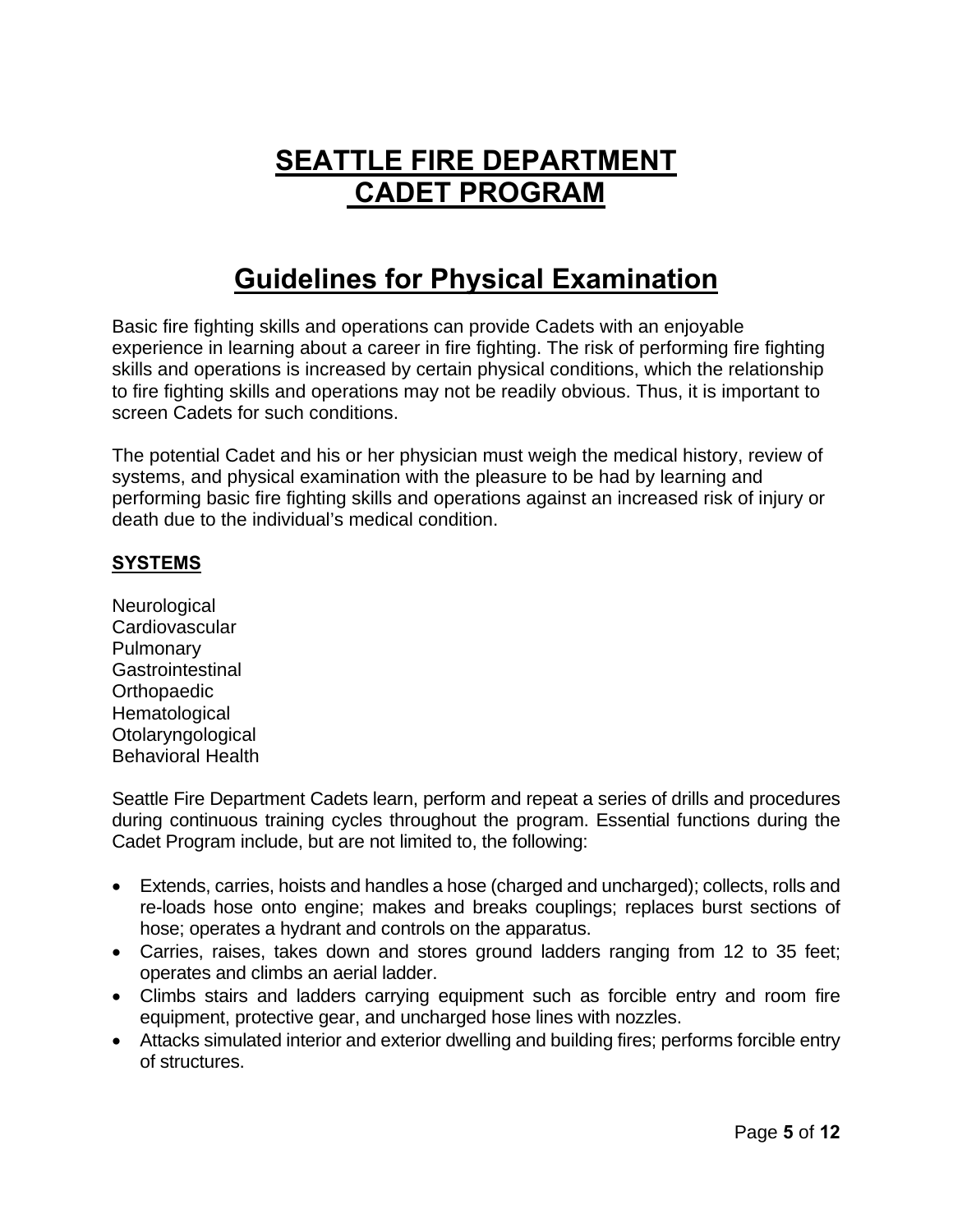- Extinguishes a variety of simulated interior fires, such as fires in an elevated location and fires hidden within a structure. Simulates extinguishment of vehicle, storage container, ground and other fires.
- Operates extraction tools such as hydraulic jaws, ram, and cutters in a simulated motor vehicle accident scene; dismantles vehicles so as to safely extricate victims.
- Cuts or creates openings in roofs and structures to ventilate smoke/gases using power saw, ax or other tools; carries and operates equipment such as positive pressure fan and generator.
- Performs rescue operations in confined space conditions.
- Deploys, folds and/or rolls canvas and plastic tarps.
- Inspects, maintains and stores ropes; ties equipment for hoisting; ties a variety of knots, hitches and bowlines and correctly executes such procedures as required by circumstances.
- Rappels from an upper floor window and roof ledge to perform a rope rescue; uses SFD equipment and follows standard safety procedures.
- Wears and monitors a respirator (SCBA); replaces empty air cylinder; executes emergency procedures; duties may require a Cadet to wear a SCBA twenty (20) minutes to forty five (45) minutes at one time.
- Searches premises in obscured vision conditions; coordinates room to room search with crew members; rescues and removes a simulated victim weighing approximately 120 pounds by carrying it down stairs or ladders.
- Administers first aid (includes administering oxygen, assisting respirations, placing patients on backboard, administering cardiac care).
- Performs equipment checks; pulls equipment out of compartments for inspection, cleaning and maintenance; washes engines, trucks.

Cadets train for four hour training sessions. Breaks are taken as needed, depending on weather and workload.

### **PHYSICAL REQUIREMENTS OF JOB TASKS:**

NOTE: In terms of a ten (10) hour training session: **INTERMITTENT** is on an  $\overline{a}$  on and off again" basis;<br>**RARELY** =  $1 < %$  of the time **FREQUENTLY** =  $34 - 66%$  of the time (3.4 - 6.6 hrs.) **OCCASIONALLY** =  $1 - 33\%$  of the time  $(1.0 - 3.3 \text{ hrs.})$  **CONSTANTLY** =  $67-100\%$  of the time (6.7 - 10.0 hrs.)

Percentage of training session and/or intermittence is noted if appropriate. **N/A denotes "not applicable."** Surface, body part involved, object used, weight, distance, and average/maximum times are noted below.

Overall, the physical demands of this position are considered to be: **Heavy** (50 to 100 pounds lifted/carried or force exerted occasionally; 25 to 50 pounds lifted/carried or force exerted frequently).

**Except as noted below , the physical requirements during the Cadet Program will range from Oc casionally to Cons tantly depending on the drill s, exercises or**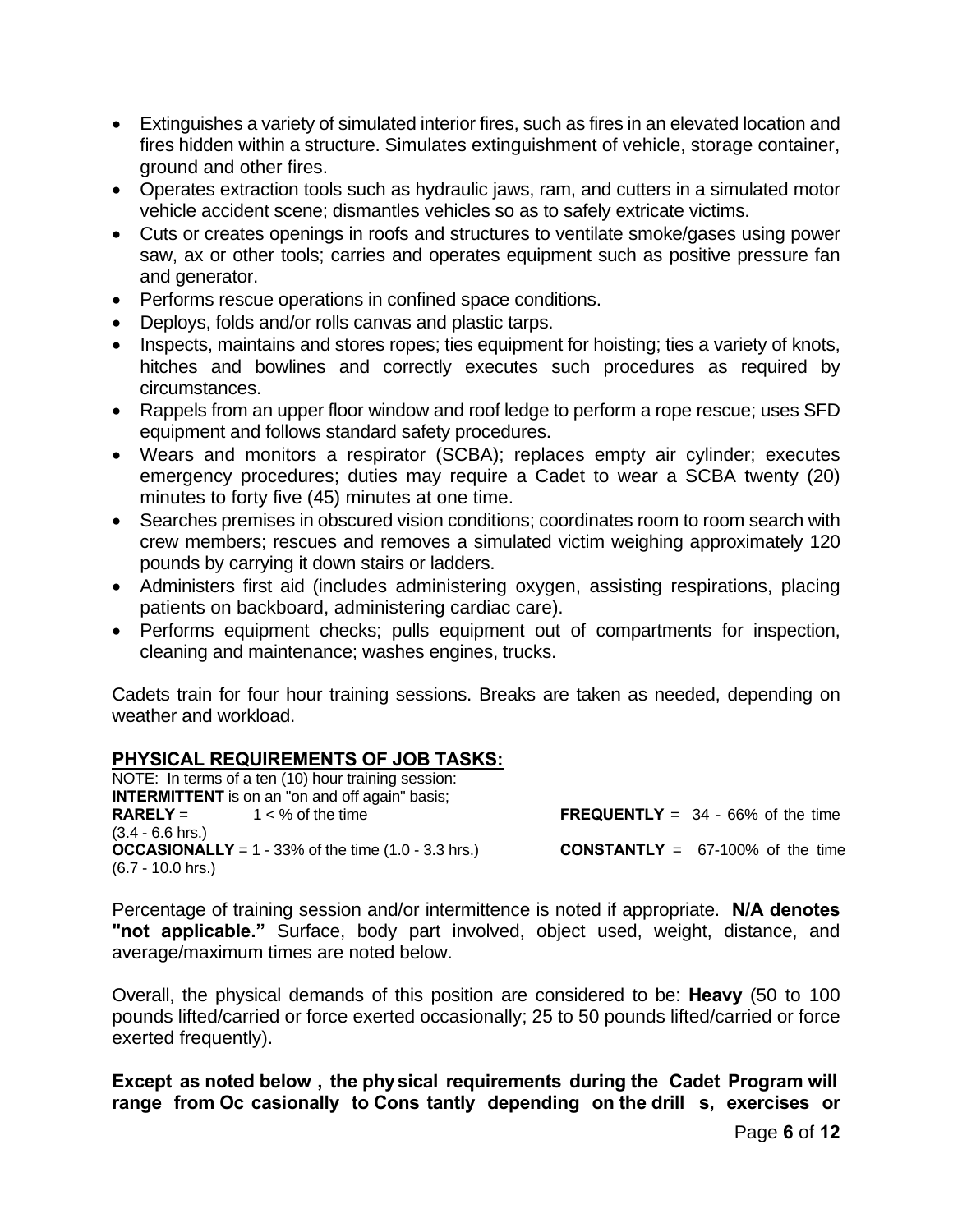#### **procedures being performed by a Cadet on any given day. Drills, exercises and/or procedures are continually repeated during the Cadet Program.**

**STANDING:** Dynamic standing, raising/lowering ladders, operating a fire hose, cutting ventilation holes in a roof, clearing debris, throwing/folding tarps, operating a hydrant and controls on apparatus, observing instruction.

WALKING: Occasionally, walking from classrooms to drills, from drill to drill, walking around apparatus to remove/replace tools, equipment and ladders.

**RUNNING:** Running from truck or engine to fire or accident scene with tools, equipment, fan or other items; running to extend and/or repair a hose; running up or down a staircase; running during a drill.

**SITTING:** Intermittent, attending training and lectures, evaluation or de-briefing sessions, riding in a truck or engine.

**DRIVING:** Intermittent, if assigned to drive apparatus to and from a drill session.

**BALANCE:** Standing on a pitched roof, rappelling, climbing ladders or stairs, suppressing fires at or near rooftops or several stories above ground, walking or running on wet or muddy surfaces, carrying a simulated victim.

**WORK AT HEIGHTS:** Cutting ventilation holes in roofs, when suppressing simulated fires at or near rooftops or several stories above ground, rappelling, climbing/standing on a ladder, standing on parked apparatus.

**CLIMB STAIRS OR LADDERS:** Deploying and climbing a ground or aerial ladder to enter a building or suppress a simulated fire; climbing stairs in a building or house to reach sources of simulated fires or to access and retrieve victims, to perform rappelling drills.

**WALK ON ROUGH GROUND or UNEVEN SURFACES:** When working at simulated fire locations that have no pavement or smooth surfaces, working on surfaces strewn with debris.

**TWIST OR TURN:** Removing and replacing protective gear, tools and equipment from the truck, removing, deploying and replacing ground ladders, moving or removing furniture or other obstacles.

**BEND/STOOP:** Unwinding hoses, laying a hose, coupling and uncoupling a hose, dismantling a vehicle, performing trench and confined space rescue drills.

**CROUCH/SQUAT:** Unwinding hoses, pulling hose, coupling and uncoupling a hose, administering first aid to a simulated victim.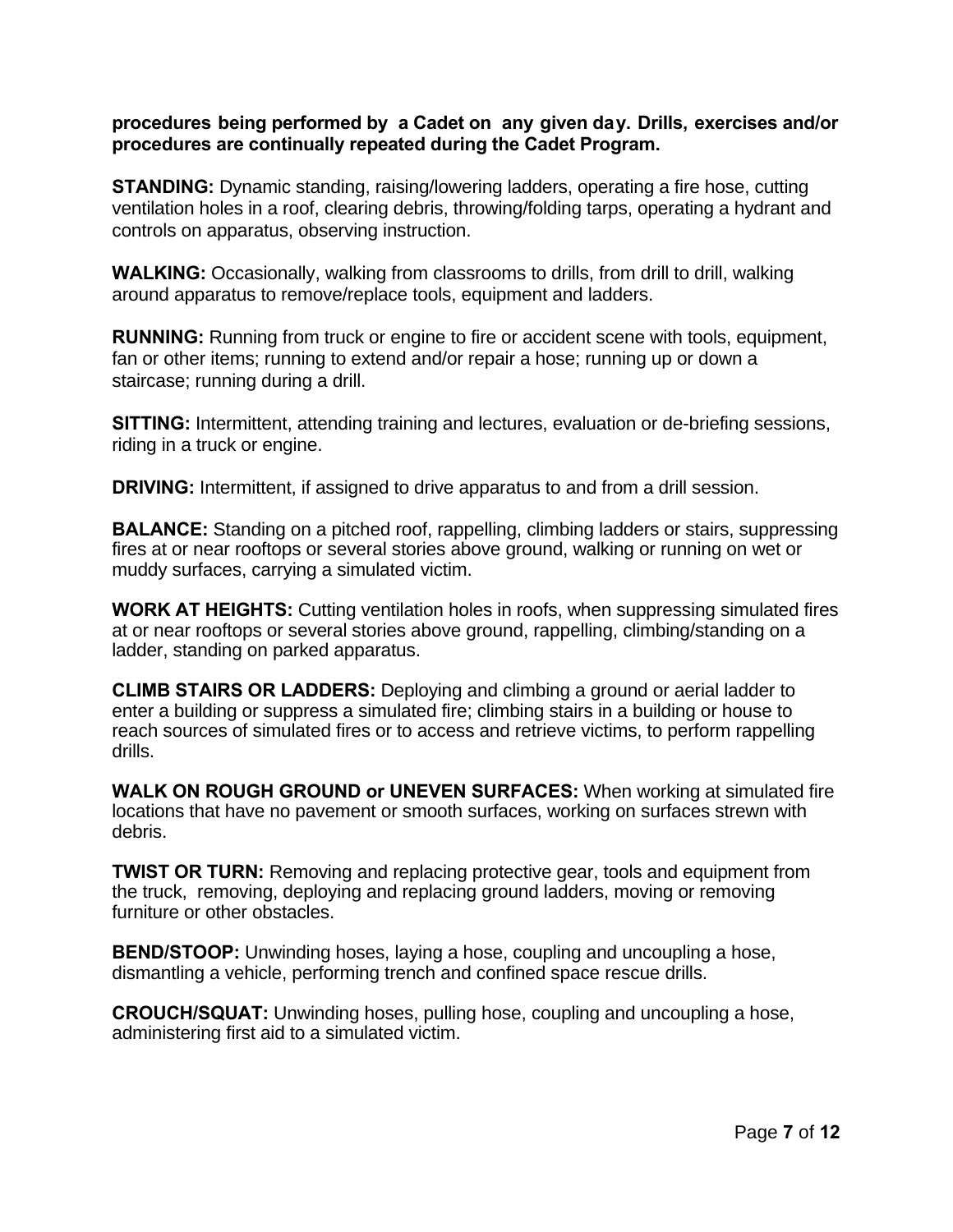**CRAWL/KNEEL:** Crawling on the floor to search for and access a victim. Kneeling to unroll hoses, laying/pulling hose, coupling and uncoupling a hose, administering first aid to a simulated victim.

**AWKWARD POSITIONS:** Reaching over or under debris to reach and remove a simulated victim, administer first aid to a simulated victim, or remove debris and obstacles at an simulated accident or simulated fire scene, rappelling.

#### **REACHING:**

**SHOULDER TO OVERHEAD:** Climbing up ground or aerial ladders, hoisting ground ladders onto shoulder, pulling up to enter a truck or engine, swinging an ax or a sledgehammer overhead.

**WAIST TO SHOULDER:** Pulling hoses off of truck or engine, carrying/using axes or other tools, moving furniture or other obstacles during search and rescue, reaching for equipment, tools and supplies in an apparatus, forcing entry into a structure.

**FLOOR TO WAIST:** Holding/carrying ground ladders, putting on boots and pants, picking up hoses from the ground, shoveling debris, handling equipment such as a generator or wet vac.

**EXTENSION/FLEXION:** Extension: pushing ladders back into trucks or engines, pushing on internal or external doors in buildings, shoving debris away at a simulated fire or a simulated MVA scene. Flexion: retrieving hoses, grasping ground ladders below waist.

**HANDLING/GRASPING:** Using hand tools and power tools, hoses, hose couplings, ropes, ladders, first aid cases, protective gear, backboards, operating pump controls, hydraulic equipment, using a thermal imager, flashlight, oxygen kit, gasping Rescue Randy.

#### **REPETITIVE USE OF HANDS/ARMS:**

- $\mathcal{N}_-$  Low: <1250 movements/hr.
- \_\_\_ Medium: 1250-2500 movements/hr.
- High >2500 movements/hr.

**POWER GRASPING:** Moving/pulling/operating a charged hose, clutching tools to breach a wall, lifting and carrying a ladder, grasping a chain saw.

**FINGER/FEEL:** Putting on and removing protective gear, using a self-contained breathing apparatus (SCBA), tying a variety of rope knots, operating power tools and equipment, using hose couplings.

**OPERATE FOOT CONTROL:** Intermittent, if assigned to drive apparatus.

**SPEAK/HEAR REQUIREMENTS:** Essential to be able to speak to and hear fellow Cadets and Instructors.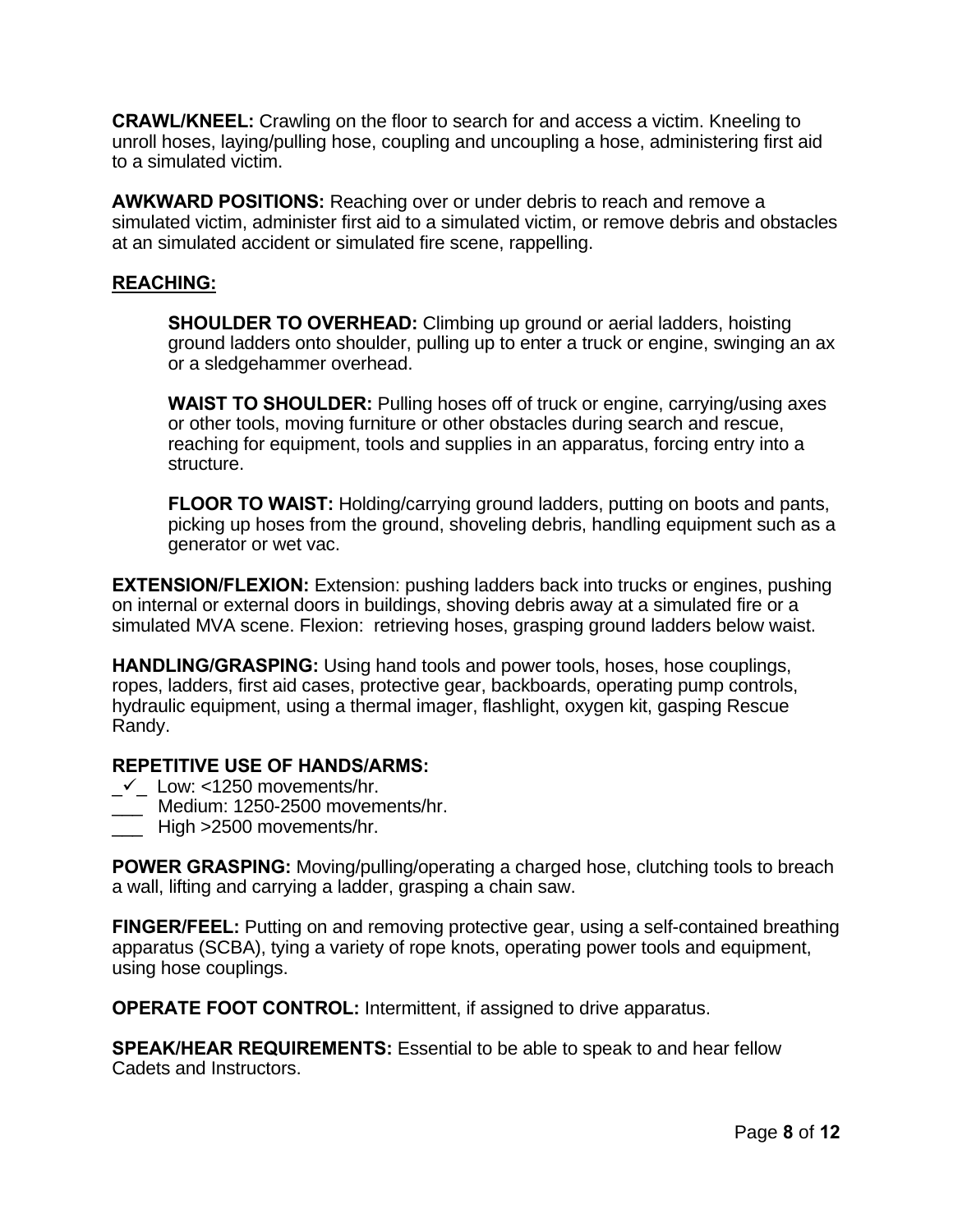**VISION REQUIREMENTS:** Near and far acuity, depth perception and color distinction are essential to perform duties of this position; must be able to see and operate equipment and tools in dark and/or smoky conditions.

**PUSH:** Exerting force on or against an object in order to move it away. No. of lbs. excess of 50#

**(N) Never (R) Rarely (O) Occasionally (F) Frequently (C) Constantly** (force)

**Using:** O-F arm/hand O-F leg/foot O-F whole body O-F right/left/both

Objects pushed include: debris, doors, walls and beams, furniture, ladders, victims on a backboard.

**PULL:** To draw towards oneself, in a particular direction, or into a particular position. No. of lbs. excess of 50#

(force)

## **(N) Never (R) Rarely (O) Occasionally (F) Frequently (C) Constantly**

Using: O-F arm/hand O-F leg/foot O-F whole body O-F right/left/both

Objects pulled include: dry and charged hoses of varying lengths, ladders, debris, doors, walls and beams, furniture, victims on a backboard, pulling rope on extension ground ladders; also pulled are victims who may or may not be on a backboard.

**LIFTING:** Sample of objects lifted include: protective gear-boots, pants, coat, helmet (28#); self-contained breathing apparatus (25#); radio + flashlight (5#); portable fire extinguisher (32#); ax and trumpet tool (weighed together: 20#); 26-foot, 3-section ladder (96#); 28-foot, 2-section ground ladder (84#); 35-foot, 3-section ground ladder (approx. 120-135#; other ground ladders include 14- and 18-foot roof ladder, 10-foot extension ladder, and 45-foot ladder); dry and charged hoses of varying lengths; Y 2½" + 2" couplings (21#); Siamese + 2" couplings (14#); hose clamp (33#); hydraulic jaws (48#); hydraulic ram (36#); hydraulic cutters (30#); fan (78#); gasoline generator (approx. 115#), 16" blade chain saw (20#); portable 8-gallon capacity wet vacuum (empty: 30#); defibrillator pack (26#); oxygen kit (14#); first aid kit (14#); thermal imager (8#); Rescue Randy simulated victim (approx. 120#)

| $1 - 10$ lbs.  | Frequently   |
|----------------|--------------|
| 11 - 20 lbs.   | Frequently   |
| 21 - 30 lbs.   | Frequently   |
| $31 - 50$ lbs. | Occasionally |
| 51 - 75 lbs.   | Occasionally |
| 76 - 100 lbs.  | Occasionally |
| $100 +$ lbs.   | Intermittent |

Most items (or victims) are lifted from ground/floor to waist level, occasionally to frequently throughout the Cadet Program.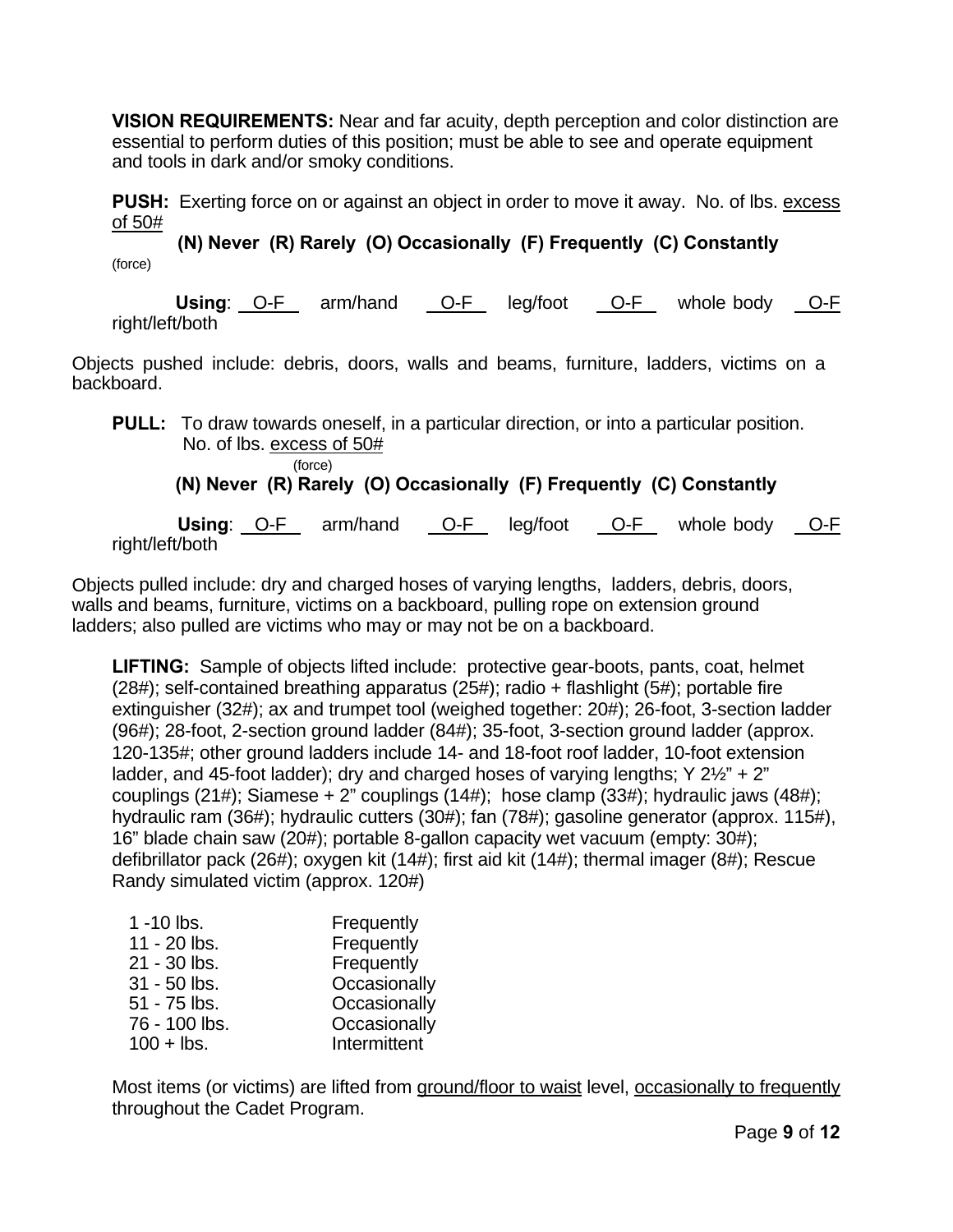Heaviest amount of weight lifted alone is a Rescue Randy simulated victim weighing approximately 120 lbs. and lifted repeatedly during certain exercises in the Cadet Program.

**CARRYING:** Sample of objects carried include: protective gear-boots, pants, coat, helmet (28#); self-contained breathing apparatus (25#); radio + flashlight (5#); portable fire extinguisher (32#); ax and trumpet tool (weighed together: 20#); 26-foot, 3-section ladder (96#); 28-foot, 2-section ground ladder (84#); 35-foot, 3-section ground ladder (approx. 120-135#; other ground ladders include 14- and 18-foot roof ladder, 10-foot extension ladder, and 45-foot ladder); dry and charged hoses of varying lengths; Y 2½" + 2" couplings (21#); Siamese + 2" couplings (14#); hose clamp (33#); hydraulic jaws (48#); hydraulic ram (36#); hydraulic cutters (30#); fan (78#); gasoline generator (appox. 115#), 16" blade chain saw (20#); portable 8-gallon capacity wet vacuum (empty: 30#); defibrillator pack (26#); oxygen kit (14#); first aid kit (14#), thermal imager (8#); Rescue Randy simulated victim (appox. 160#).

| 1 -10 lbs.    | Frequently   |
|---------------|--------------|
| 11 - 20 lbs.  | Frequently   |
| 21 - 30 lbs.  | Frequently   |
| 31 - 50 lbs.  | Occasionally |
| 51 - 75 lbs.  | Occasionally |
| 76 - 100 lbs. | Occasionally |
| $100+$ lbs.   | Intermittent |

The heaviest amount of weight carried is a Rescue Randy simulated victim weighing approximately 120 lbs. and carried/dragged up a flight of stairs repeatedly during certain exercises in the Cadet Program.

A Cadet must shoulder carry a 26-foot, 3-section ladder weighing 96 lbs. approximately 10 feet during certain exercises in the Cadet Program.

A Cadet must support the combined weight (53#) of protective gear and a self-contained breathing apparatus (SCBA) in addition to other weight that is carried, as warranted by conditions and tasks.

#### **TOOLS, VEHICLE OR EQ UIPMENT OPERATION, MA TERIALS, PRODUCTS, SUPPLIES, PROTECTIVE CLOTHING, SAFETY DEVICES ETC. REQUIRED TO PERFORM JOB, TRAINING OR PROCEDURE:**

Equipment and tools used include the following: hydraulic equipment, fan, wet vac, gasoline generators, chain saw, ground ladders, protective gear such as SCBA, helmet, boots, and coat, breathing apparatus, radio, flashlights, first aid kits, defibrillator, hoses; hand tools such as axes, crow bars, and sledgehammers.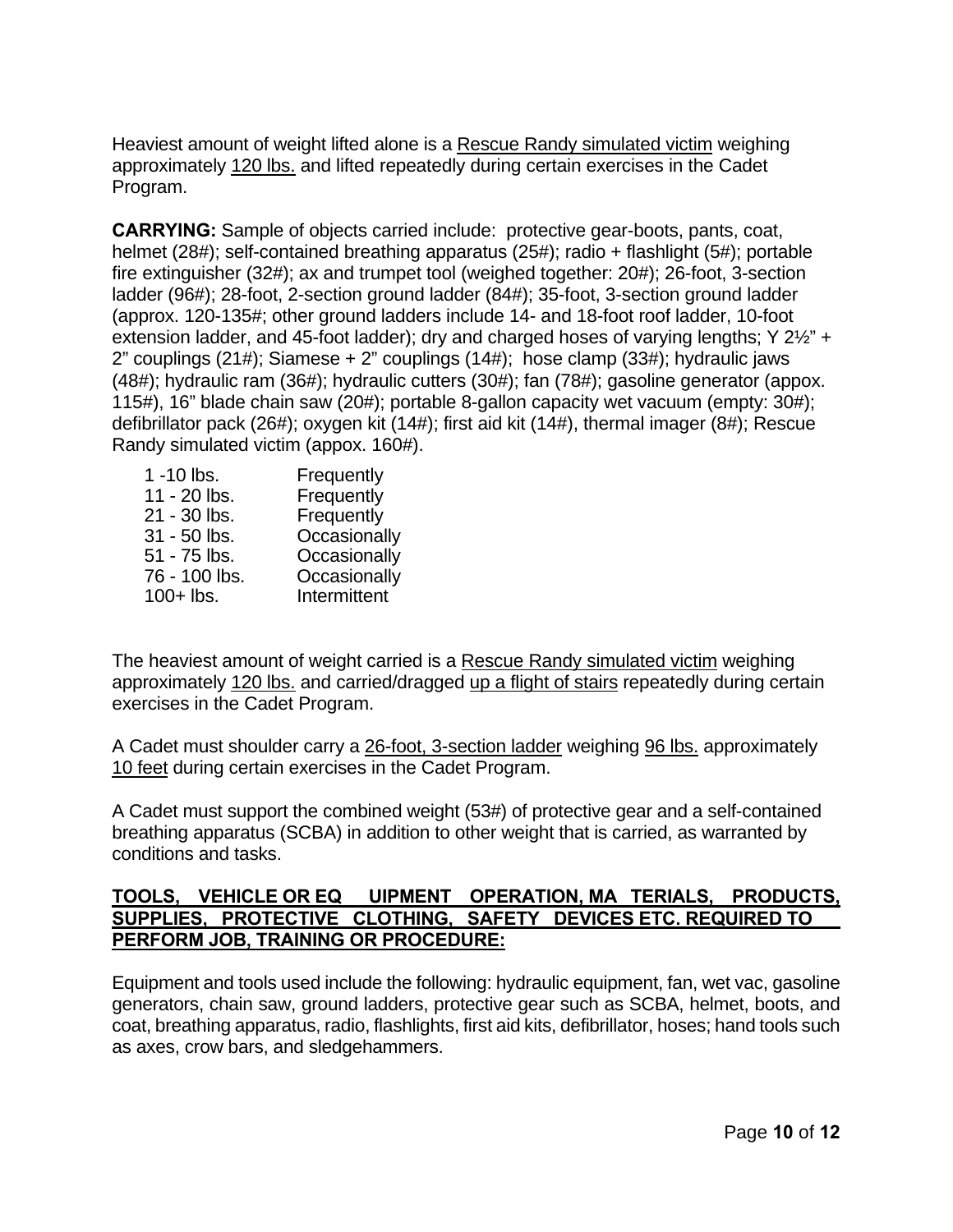## **MINIMUM / PREFERRED QUALIFICATIONS:**

Be at least 19 years of age.

Cadets must be in physical condition to successfully pass a physical ability and strength test, be subject to a complete medical exam.

### **ENVIRONMENTAL CONDITIONS:**

**FUMES, CHEMICALS, DUST, ODORS:** Exposed to simulated smoke and saw dust.

**EXPOSURE TO EXTREME CHANGES IN TEMPERATURE:** Exposed to high temperatures in enclosed spaces from wearing protective gear; normal seasonal weather changes and temperatures.

**VIBRATION:** Vibration occurs when using power equipment such as chain saw, or riding in an engine or truck.

**LIGHT:** Duties may be performed inside buildings where visibility is extremely poor due to thick smoke or electricity outage.

**NOISE:** Exposed to loud and very loud noises from pumps, engines, trucks, sirens, and loud voices from Cadet Instructors.

**VENTILATION:** Exposed to extremely poor ventilation conditions at simulated fire scenes.

**HAZARDS:** Exposed to fall hazards from climbing ladders or stairs.

**INDOOR OR OUTDOOR WORK:** 80% indoors; 20% outdoors.

**VARYING WORK SITES:** Work is performed at the Joint Training Facility, and at other training locations.

### **COGNITIVE/PSYCHOSOCIAL REQUIREMENTS:**

The following cognitive/psychosocial functions are considered essential for the performance of the duties of this position:

- Cope with and perform in a highly regimented environment; perform under duress during timed, fast-paced drills and exercises.
- Perform under simulated chaotic and emergency situations; coherently guide and communicate with fellow Cadets under these conditions.
- Ability to maintain focus on task while integrating information from multiple, simultaneous sources such as radio communications, and communications from fellow Cadets and Instructors.